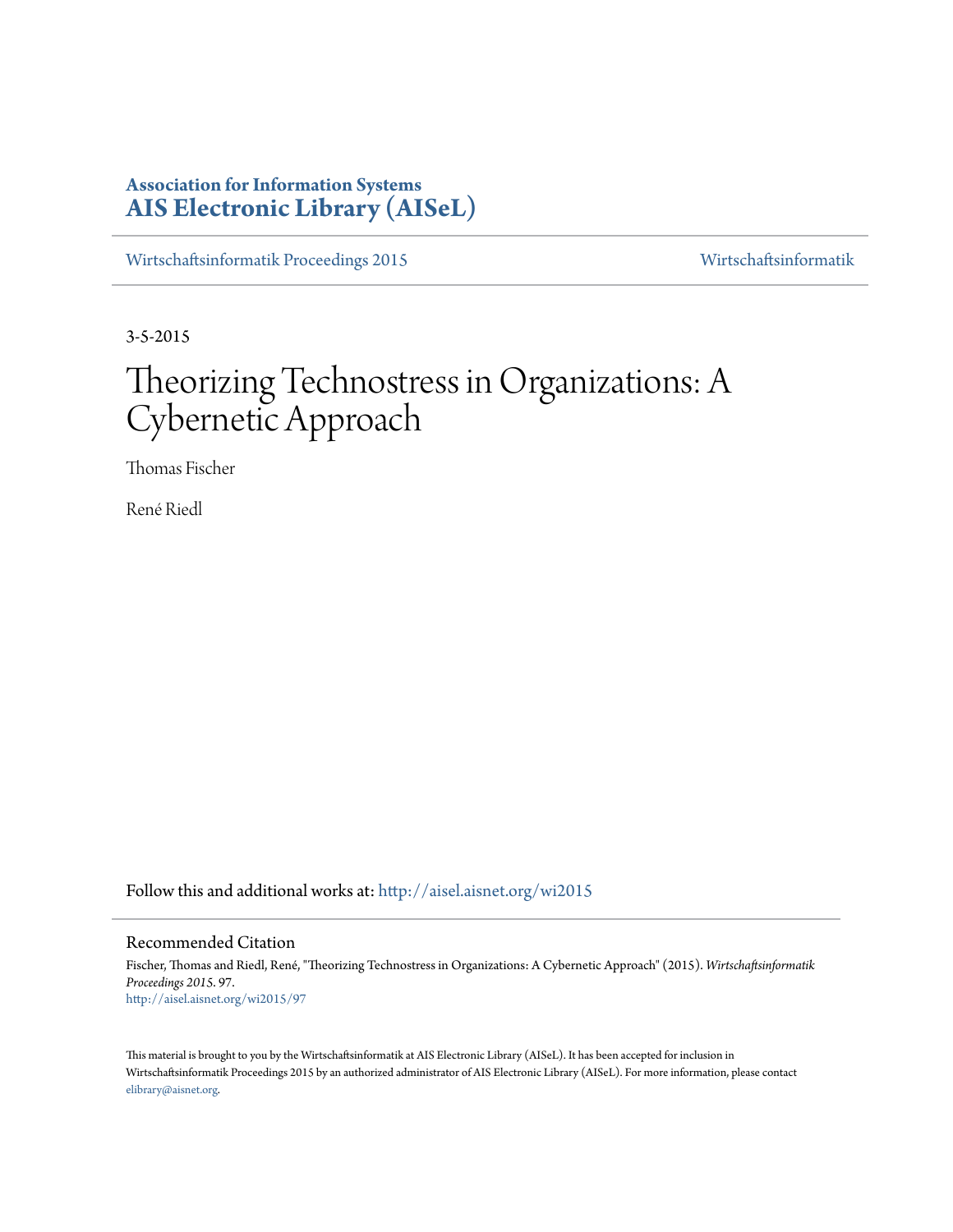# **Theorizing Technostress in Organizations: A Cybernetic Approach**

Thomas Fischer<sup>1</sup>, René Riedl<sup>1,2</sup>

<sup>1</sup> University of Applied Sciences Upper Austria, Steyr, Austria {thomas.fischer,rene.riedl}@fh-steyr.at <sup>2</sup> University of Linz, Linz, Austria

**Abstract.** We report the outcome of a research project which has the goal to develop a theoretical framework that makes it possible to gain an advanced understanding of employees' perceptions of technostress in organizations. We argue that such a framework is urgently needed, because empiricism has far outstripped theory-building in the field of technostress. In the course of analyzing theories of stress used in organizational research, we identified cybernetics as a potentially fruitful theoretical lens through which technostress in organizations can be studied. Specifically, we merged two major stress models based on cybernetics and integrated findings from previous technostress research into this unified framework. This new framework aims to advance the understanding of technostress in organizations.

**Keywords:** Computerstress, Coping, Cybernetics, Stress, Technostress

#### **1 Introduction**

The introduction of information and communication technologies (ICT) in work environments has led to multiple benefits for individual employees (e.g., the automation of tedious tasks) and organizations as a whole (e.g., reduced cycle times, cost savings, and innovations) [1]. However, in recent years it has also been acknowledged that stress is a ubiquitous phenomenon in the workplace throughout organizations worldwide despite the high degree of ICT use in many organizations [2]. Thus, it is questionable whether ICT really has the potential to effectively reduce work stress. Ironically, researchers have even started pointing to the significant potential of ICT to act as a new source of work stress. This form of stress is referred to as *technostress* [3–6], hereafter TS.

TS has been defined as "any negative impact on attitudes, thoughts, behaviors, or body physiology that is caused either directly or indirectly by technology" [7, p. 5]. In addition to this relatively abstract definition, more specific definitions have been developed. Riedl [3], for example, conceptualizes TS as a phenomenon that arises from "direct human interaction with ICT, as well as perceptions, emotions, and thoughts regarding the implementation of ICT in organizations and its pervasiveness in society in general" [3, p. 18].

<sup>12&</sup>lt;sup>th</sup> International Conference on Wirtschaftsinformatik. March 4-6 2015, Osnabrück, Germany

Fischer, T.; Riedl, R. (2015): Theorizing Technostress in Organizations: A Cybernetic Approach, in: Thomas. O.; Teuteberg, F. (Hrsg.): Proceedings der 12. Internationalen Tagung Wirtschaftsinformatik (WI 2015), Osnabrück, S. 1453-1467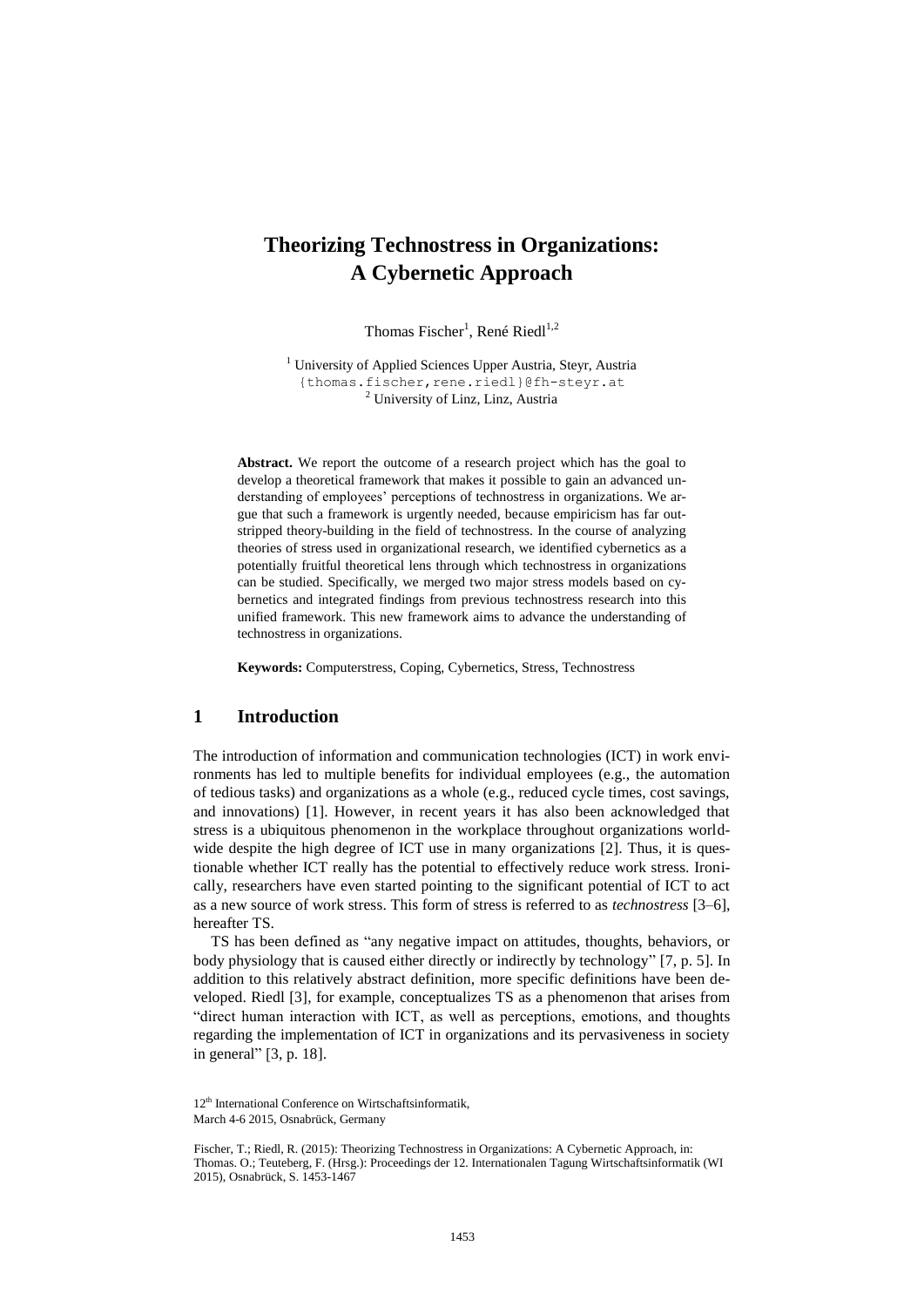Both academics and practitioners have become aware of the fact that they cannot ignore the "dark side" of ICT, especially TS [3]. A better theoretical understanding of the phenomenon is urgently needed, thereby supporting the development of effective organizational interventions and countermeasures. In the course of analyzing theories of stress used in organizational research, we identified *cybernetics* as a potentially fruitful theoretical lens through which TS in organizations can be studied. This theory concerns the functioning of self-regulating systems [8], and cybernetics is widely accepted as a theoretical framework for understanding human behavior [9]. Because we could not identify research in the TS field that applied cybernetics as a theoretical basis, the present paper aims to contribute to closing this significant research gap. Specifically, in this paper we discuss two major stress models based on cybernetics, and merge them into one theoretical framework. Moreover, we integrate findings from previous TS research into the theoretical framework, and also discuss the framework's application.

#### **2 Technostress and Cybernetics**

Previous research has revealed a number of insights into TS sources and creators (i.e., stressors such as computer breakdown) [10], [11] and negative consequences (i.e., strains, reflected in reactions such as elevations in stress hormones [12], elevated levels of mental strain [13], or reduced work productivity [11]). Research also examined variables that moderate stressors' impact on strain (e.g., gender [14]), along with possible interventions that may reduce perception of stressors or the emergence of negative consequences (i.e., coping, e.g., organizational break schedules [15]). From an Information Systems (IS) perspective, it has become clear that ICT can be seen as a double-edged sword, creating both individual and organizational benefits, but also detrimental effects. In other words, technology can be both, friend *and* foe [3, p. 18]. Hence, the importance of research into TS is indisputable and may even result in a new generation of stress-sensitive adaptive enterprise systems [16].

However, only a limited number of TS studies so far have focused on the organizational level of analysis (there is more of a focus on the individual level), and even fewer studies have been conducted in field settings; there is more of a focus on laboratory research (for a review, see [3]). Research on the individual level is crucial to understand stress, as the phenomenon ultimately occurs on this level being dependent on cognitive processes of the individual ("perception, emotions and thoughts"). Yet, it is essential to consider stress as a phenomenon arising from the *interplay* between the individual and his/her environment. Thus, in order to fully understand the nature and dimensionality of TS in an organizational context, measurement on an individual level is necessary; yet, it is not sufficient.

This understanding of stress (i.e., a phenomenon resulting neither solely from the individual nor the environment, but being a consequence of their interplay) forms the basis of most modern organizational stress theories, such as the transactional approach [17] or person-environment fit theory [18], and is the result of a long process of development in stress research. While early research into stress attributed stress to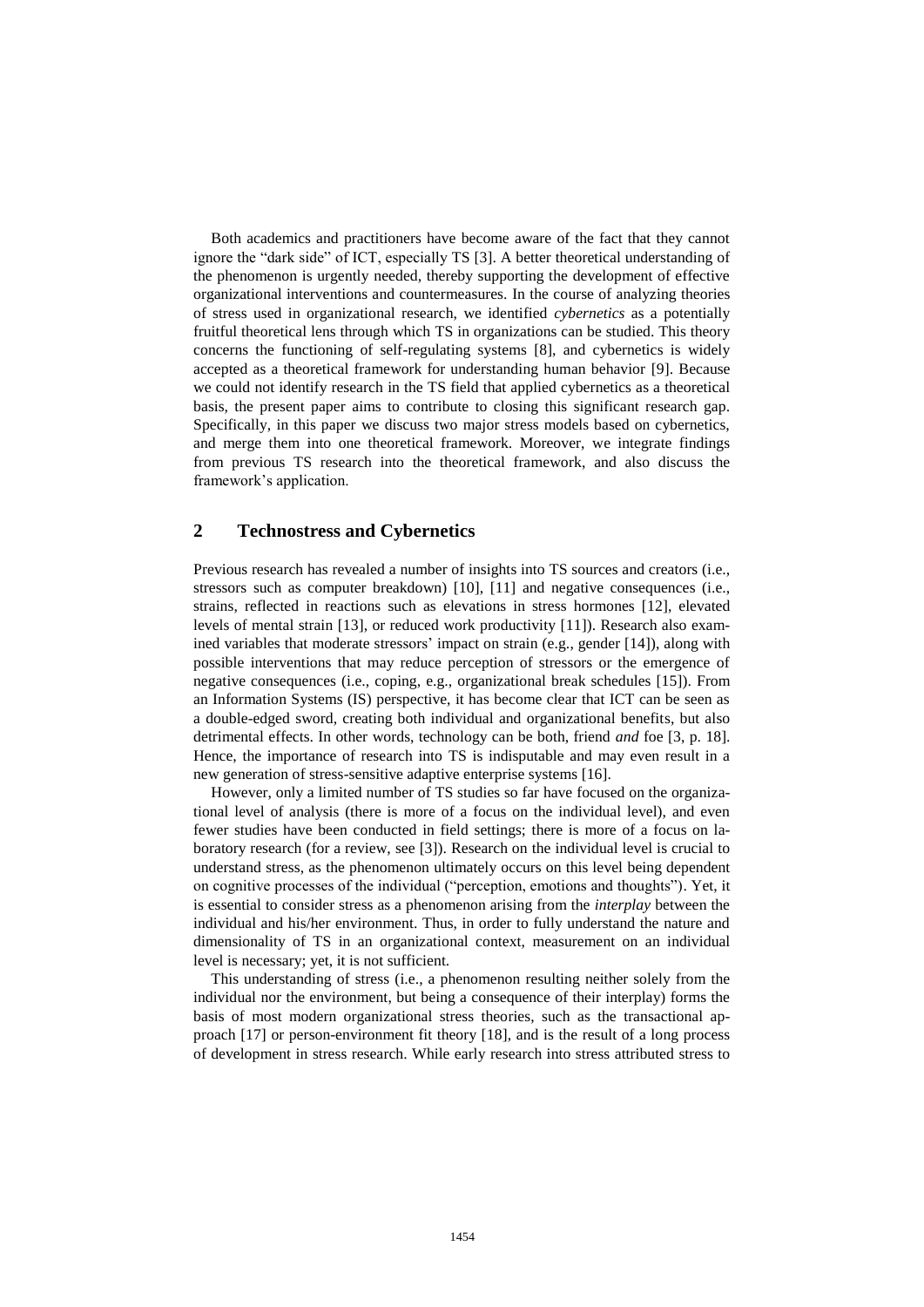processes occuring in the individual (predominantly biological processes, see [19]), later studies focused on stress sources outside of the individual, thus attributing the emergence of stress to environmental factors [20]. An irrevocable sign of the triumph of interplay-based theories in organizational stress research, however, is the existence of feedback loops in theoretical models [9]. A basic version of such a feedback loop is depicted in Figure 1 [21]. The feedback loop is one of the major characteristics of the cybernetic approach.



**Figure 1.** Feedback Loop, adapted from Carver and Scheier [21]

Based on input from the environment, an individual appraises the current state through perceptual processes ("Input Function"). Next, the current state is compared to a reference value (e.g., needs, goals, or desires), potentially revealing a discrepancy, which, in turn, activates behaviors with the goal of reducing or eliminating deviations from the reference value ("Output Function"). The principle that feedback controls behavior is known as the *negative feedback loop* [22] ("negative" because feedback reduces deviations from desired outcomes), and it forms the basis of selfregulating systems. Generally, the concept of negative feedback loops originated in cybernetics [8]. Originally developed to construct self-regulating mechanical systems, the principles of cybernetics, including the negative feedback loop, were later also used to better understand human behavior [8].

Importantly, an essential aspect of organizational stress (including TS) which can be captured by the negative feedback loop is its *time dimension*. Stress perceptions may change as a result of the implementation of coping mechanisms or other changes related to the interplay between the individual and the environment. Thus, in stress theories that consider the time dimension, such as those based on cybernetic principles [23], stress emerges from dynamic processes, driven by information processing (e.g., information about the environment) and feedback mechanisms, particularly feedback on the success of implemented coping behaviors (i.e., whether a specific behavior successfully reduced, or even eliminated, perceived stress). To sum up, organizational theories of stress based on cybernetic principles offer a fruitful approach to the study of TS, particularly due to the explicit consideration of

- the interplay between the person and the environment, and
- the negative feedback loop as an indicator of a time dimension.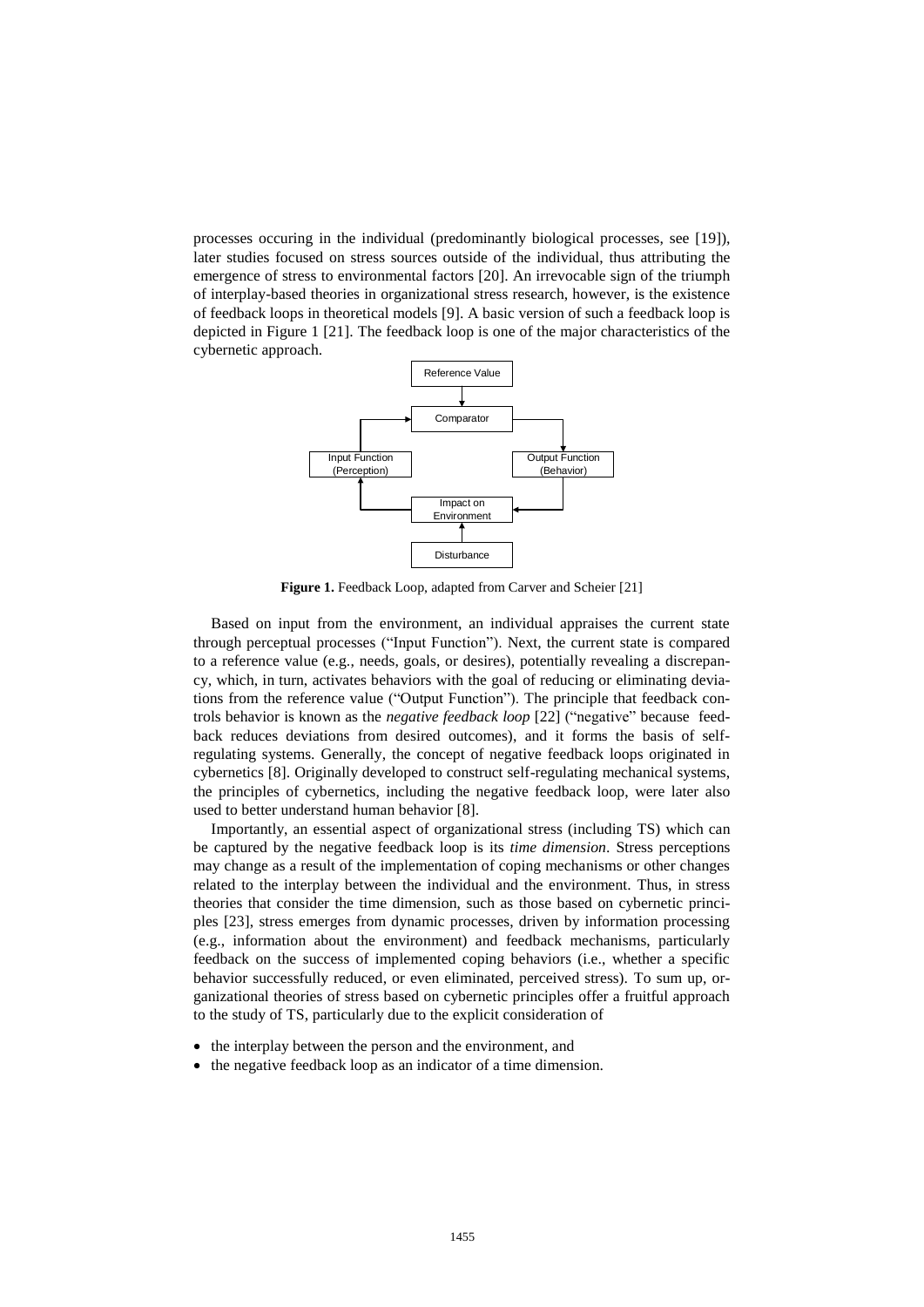#### **3 Organizational Theories of Stress in Technostress Research**

Complementing the original review of TS studies by Riedl [3], which considered peer-reviewed journal articles published between 1978 and 2012, we applied the same methodology to identify possible new studies that have been published in the meantime. This methodology involved a search via Google Scholar, based on the term "technostress" and a consideration of journal articles which had been cited at least 5 times; the search for articles stopped at the end of October 2014.

In total, we identified 17 studies with a focus on TS from an organizational perspective (e.g., questionnaire-based studies collecting data from individuals in the context of organizations, e.g., [5]), stretching back as far as the late 1970s [24]. Ten out of those 17 studies neither have an explicit theoretical foundation, nor do they have a theoretical basis that pertains to the organizational level [11–13], [15], [24–29]. Rather, these studies are of an empirical nature, typically reporting correlations between variables. However, 7 papers explicitly applied theories of organizational stress.

As shown in Table 1, four organizational theories of stress have been used in TS research so far. Importantly, while a number of papers published in non-IS journals (e.g., medicine, ergonomics, or psychology) do not explicitly apply organizational theories of stress (see the ten references in the previous paragraph), this is usually not the case for papers published in IS journals [4–6], [30]. Thus, current TS research in the IS field significantly builds on theories from organizational stress research.

With the exception of Karasek's Job Strain model (which has a focus on environmental factors, such as job characteristics), the Transactional Model, the Stress Cycle, and the Person-Environment Fit Theory share the understanding that stress results from an interplay of the individual and his/her environment [9]. Moreover, these three models consider feedback-directed behavior, and hence these models are dynamic in nature. For example, the Transactional Model conceptualizes processes of appraisal [31], and all three models comprise constructs related to coping, indicating that specific actions may change the situation, thereby creating new information, and hence prompting further loops in case of remaining discrepancies. Importantly, despite the fact that current theories of stress in TS research implicitly involve cybernetic features, cybernetics as an explicit theoretical lens offers additional insights into TS.

The cybernetic approach to organizational stress explicitly focuses on the subjective occurrence of stress by involving individual preferences or desires as *reference values* in the interplay between individual and environment [9], [22]. While theories such as the Transactional Model focus on environmental demands and how these can be satisfied by an individual's resources and abilities [31], cybernetics emphasizes the importance of individual differences in this context [9]. As an example, two individuals with the same abilities and perceiving exactly the same stressor (e.g., computer breakdown) might exhibit different levels of stress due to distinct desires (e.g., both individuals want to complete the task before leaving work, however, one wishes to leave work earlier). Thus, even in case of a phenomenon which is relatively universal in nature (i.e., computer breakdown), the extent of its stress-invoking potential is significantly affected by the importance given to computer functioning by an individual's set of desires in a specific situation.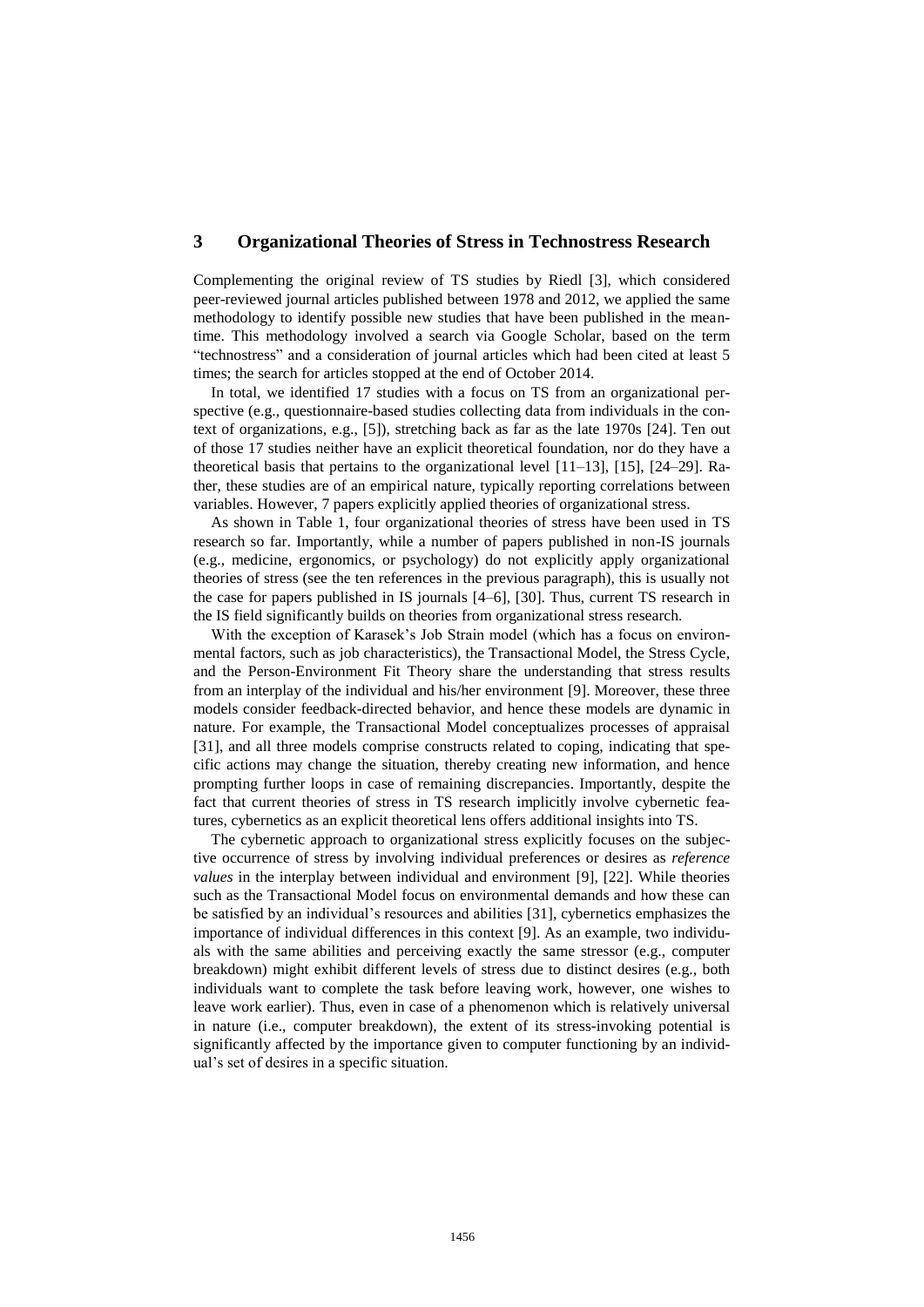**Table 1.** Organizational Theories of Stress used in TS Research

| Organizational<br><b>Theories of Stress</b>        | Description                                                                                                                                                                                                                                                                                                                                                                                |
|----------------------------------------------------|--------------------------------------------------------------------------------------------------------------------------------------------------------------------------------------------------------------------------------------------------------------------------------------------------------------------------------------------------------------------------------------------|
| Transactional Model of<br><b>Stress and Coping</b> | Based on Lazarus' [17] understanding of stress being created by the<br>interplay between an individual and the environment, this model<br>posits that stress emerges when environmental demands tax an indi-                                                                                                                                                                               |
| Referenced by:                                     | vidual's resources. Thus, this theory focuses on the transaction be-                                                                                                                                                                                                                                                                                                                       |
| $[5]$ , $[6]$ , $[30]$                             | tween an individual and the environment. Through primary apprais-                                                                                                                                                                                                                                                                                                                          |
|                                                    | al, an individual assesses possible detrimental effects, and through<br>secondary appraisal the individual selects coping behaviors.                                                                                                                                                                                                                                                       |
| McGrath's Stress Cycle                             | McGrath's stress cycle [33] $(1st$ edition 1976) adopted the under-                                                                                                                                                                                                                                                                                                                        |
| Referenced by:<br>$[32]$                           | standing of stress proposed by Lazarus and proposed a four-staged<br>stress cycle: the objective situation, perception of the objective<br>situation, selection of a response, and the individual's behavior.<br>Additionally, McGrath identified six categories for possible sources<br>of stress: task, role, behavior setting, physical environment, social<br>environment, and person. |
| Person-Environment                                 | The person-environment fit approach to stress [18] theorizes stress                                                                                                                                                                                                                                                                                                                        |
| <b>Fit Model</b>                                   | to be the result of a misfit between characteristics of the individual                                                                                                                                                                                                                                                                                                                     |
| Referenced by:<br>[4]                              | (abilities or needs) and the environment (demands or supplies).<br>Misperception of the individual and/or the environmental side of this<br>relationship is the major cause of stress.                                                                                                                                                                                                     |
| Job Strain Model by                                | The Job Strain Model by Karasek [36] focuses on the influence of                                                                                                                                                                                                                                                                                                                           |
| Karasek                                            | environmental characteristics, specifically job design, on the indi-                                                                                                                                                                                                                                                                                                                       |
| Referenced by:<br>[34], [35]                       | vidual. It posits that high job demands in combination with low job<br>decision latitude lead to job strain (i.e., negative effects of stress in<br>the individual).                                                                                                                                                                                                                       |

Other important characteristics of cybernetic models of stress related to coping can also shed light on previously unexplored theoretical mechanisms, thereby bringing fresh new insights into TS research [9], [37]. Ashby's *Law of Requisite Variety* [38] is one characteristic; this law specifies: If a system is to be stable, the number of states of its control mechanism (e.g., coping mechanisms) must be greater than or equal to the number of states in the system being controlled. This notion has later been advanced in the context of stress research by Cummings and Cooper [37]; they added that coping mechanisms need to match the complexity of a disturbance. For example, the stress caused by the crash of a software program which immediately starts to reboot could be sufficiently alleviated by a short break, while the complete crash of a desktop system without any signs of immediate improvement may require more complex measures (e.g., requesting technical support).

Also, Cummings and Cooper [37] in their research on cybernetics and organizational stress added the idea that coping may have cumulative effects, predominantly because different feedback loops are typically interrelated. These cumulative effects are mainly learning effects which will alter the choice of potential adjustment behav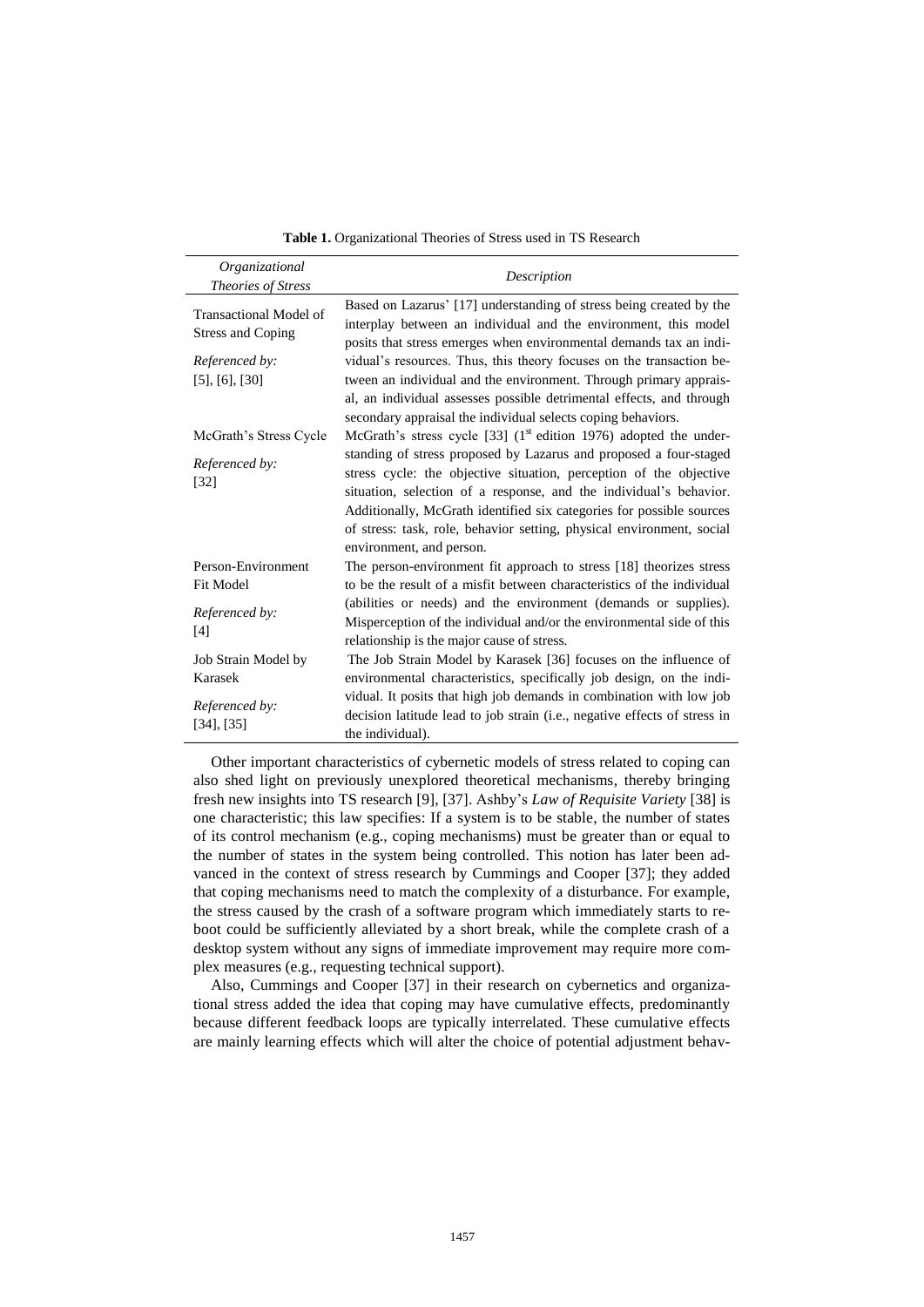iors (e.g., an individual who has already experienced several computer breakdowns in the past and learned how to more effectively cope with such events).

Despite these valuable insights inherent in cybernetic approaches to stress, to the best of our knowledge, so far no TS study published in a peer-reviewed scientific journal has utilized a theoretical foundation that is explicitly based on cybernetics. In the following text, we therefore discuss two major cybernetic models of stress, namely the models proposed by Cummings and Cooper [22], [37] and Edwards [9], [23].

### **4 Cybernetic Models of Organizational Stress**

We found that even though cybernetics has not been applied in TS research so far, studies based on cybernetics exist in related IS research domains, demonstrating the basic utility of the cybernetic approach in IS research. Liang and Xue [39], for example, used cybernetic principles in their investigation of technology threat avoidance. Frone and McFarlin [40], to state another example, used cybernetics principles to study the moderating effects of private self-consciousness (i.e., the degree to which individuals pay attention to their emotional experiences and bodily sensations) on occupational stress. However, a cybernetic theory explicitly created for the study of TS as an organizational phenomenon does not exist. However, two seminal models for research in the wider field of occupational stress do exist, and we base our TS framework on these two models: the "Cybernetic Framework for Studying Occupational Stress" by Cummings and Cooper [22], [37] and the "Cybernetic Theory of Stress, Coping and, Well-Being in Organizations" by Edwards [9], [23].

Both models have been applied in stress research (e.g., [40]), and have also been revised in order to increase their explanatory power [23], [37]. Additionally, Edwards [23] successfully replied to criticism (e.g., cybernetics is putatively not adequate for human behavior studies as cybernetics was originally concerned with the functioning of mechanical systems), substantiating the notion that cybernetics is a vital theory base in organizational stress research. Against this background, and considering that the original versions of the two models have been published in highly reputable academic journals, it is safe to assume that both models have been thoroughly discussed, criticized, and improved in the course of their evolution. In short, both models constitute high-quality academic research. This conclusion is substantiated by the fact that both models have received considerable attention in the scientific community so far (Google Scholar indicates 157 citations for the 1979 paper by Cummings and Cooper, and 372 citations for Edwards' 1992 paper; query on November 1, 2014).

The model by Edwards [23] is more specific than the model by Cummings and Cooper [37]. For example, while Edwards proposes a construct denoted as "desires," Cummings and Cooper define a similar construct which is more abstract in nature, namely "preferred state." While such subtle differences might appear as unimportant, this is not the case, as a preferred state might refer to goals, values, interests, needs, or expectations, and not only to desires; see a corresponding discussion in [9, pp. 249- 250]. Thus, a model's level of abstraction cannot be ignored. Depending on the level of abstraction, theoretical constructs, which may appear similar at first glance, often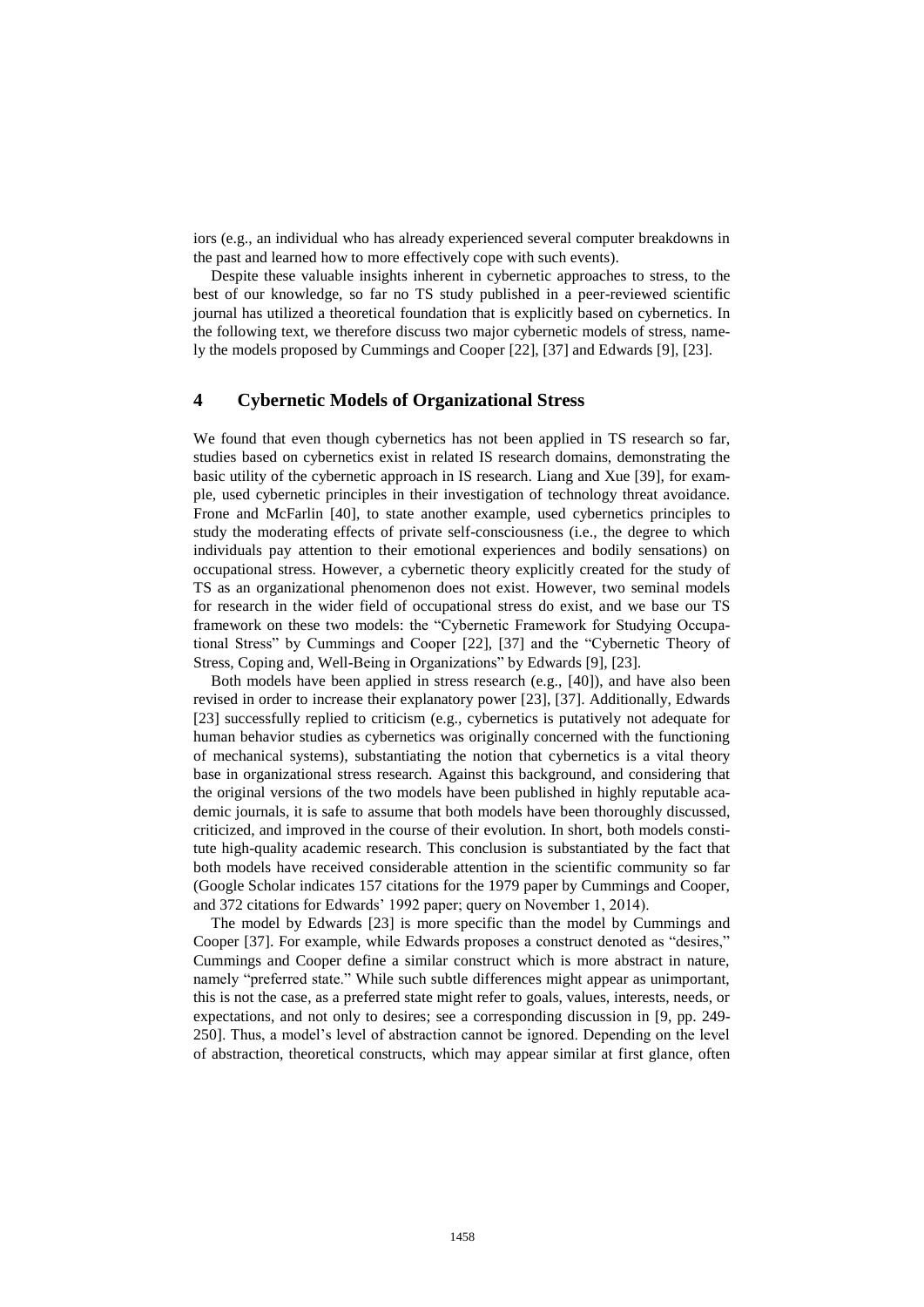reflect different phenomena in the real world, a fact that has multiple consequences, such as those related to construct measurement. In addition, Edwards [23] explicitly cites moderators (e.g., importance and duration of discrepancy), while the model by Cummings and Cooper does not, which further demonstrates Edwards's model's higher degree of specificity. However, particularly with respect to coping, the model by Cummings and Cooper [37] offers richer details than the Edwards model, and hence we decided to integrate both models (with the Edwards model serving as the base model).

The possibility to integrate both models into one framework is based on the following facts: they have the same focus (i.e., organizational stress), they use a similar process perspective based on the negative feedback loop (see Table 2), and their constructs embedded in the theorizing process exhibit similarities (see Table 3). In the process of model integration, in the case of existence of similar constructs we always used the construct with the higher degree of specificity for our new framework. Moreover, based on the integrated model, we directly applied insights from previous TS research in order to add the TS component to the framework. Our new integrated theoretical framework of TS based on cybernetics is illustrated in Figure 2.

| Cybernetic Framework for                              | Cybernetic Theory of Stress, Coping              |
|-------------------------------------------------------|--------------------------------------------------|
| <b>Studying Occupational Stress</b>                   | and Well-Being in Organizations                  |
| The model by Cummings and Cooper [22],                | The model by Edwards [9], [23] is partly         |
| [37] builds on the premise that living systems        | based on the model by Cummings and Cooper        |
| try to sustain some kind of steady state [41]         | as it was developed after reviewing a total of   |
| with each variable involved having a specific         | six organizational theories of stress (including |
| range of stability [22]. Any force disturbing         | the Cummings and Cooper model). Specifi-         |
| this steady state, threatening a variable to          | cally, this model is based on the assumption     |
| leave its range of stability, is referred to as       | that a situation has to be appraised (percep-    |
| <i>stress</i> , requiring an adjustment process. This | tion) before it can be compared to preferred     |
| process is basically designed in the form of a        | states or conditions (desires), revealing dis-   |
| cycle (feedback loop), including four main            | crepancies (stress). The negative effects of     |
| stages: $(1)$ detection of strain, $(2)$ choice of    | these discrepancies on well-being (strain)       |
| adjustment processes, (3) implementation of           | initiate efforts to either reduce stress or im-  |
| adjustment processes, and (4) effects of ad-          | prove well-being directly (coping).              |
| justment processes on the stress or threat            |                                                  |
| situation.                                            |                                                  |

*Note:* In this paper, we do not discuss the extension of Edwards' model to stress, coping, and well-being in multiple life domains, because our theorizing is focused on organizational settings. Yet, we acknowledge that the most complete picture of human stress perceptions, including effects on well-being and coping, can be drawn based on consideration of all life domains, including work and family, among many other areas. For details, please see Edwards [23, pp. 135-144].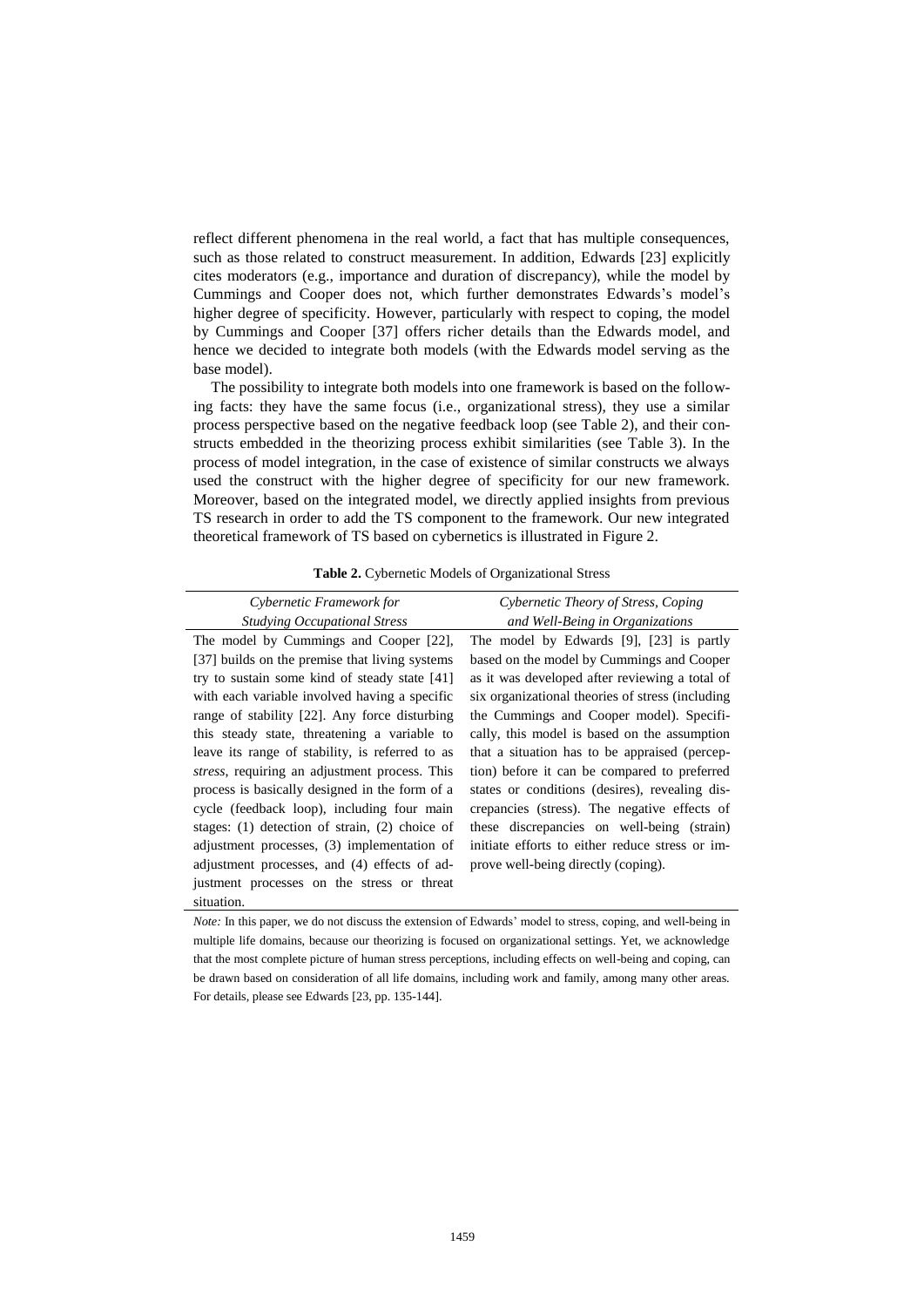| Cybernetic Framework for                      | Cybernetic Theory of Stress, Coping |
|-----------------------------------------------|-------------------------------------|
| <b>Studying Occupational Stress</b>           | and Well-Being in Organizations     |
|                                               | Physical and Social Environment     |
| <b>Actual State</b>                           | <b>Personal Characteristics</b>     |
|                                               | Cognitive Construction of Reality   |
|                                               | <b>Social Information Processes</b> |
| Perception of Actual State                    | Perception                          |
| <b>Preferred State</b>                        | Desires                             |
|                                               | Discrepancy                         |
| Comparison of Preferred and Actual State      | Importance                          |
|                                               | Duration                            |
|                                               | Well-being                          |
| Variety of Adjustment Processes               |                                     |
| Choice of Adjustment Processes                |                                     |
| <b>Implementation of Adjustment Processes</b> | Coping                              |
| <b>Effects of Adjustment Processes</b>        |                                     |
| Properties of Feedback                        |                                     |

**Table 3.** Comparison of Constructs

## **5 Cybernetic Framework for Technostress Research**

Starting on the input side of the loop (Figure 2, left), the model by Edwards proposes that stress arises from a discrepancy between an individual's perception of the current state and a desired state. The perceptual side of this comparison is almost similar in both models, including the actual state and its appraisal by the individual (perception).

The actual state encompasses all elements of reality and the perceived state those elements that an individual is able to perceive. In addition to the fact that perceived state is affected by actual state (e.g., perceived frequency of computer breakdowns and the actual frequency), Edwards also showed that components of the actual state can alter an individual's perception (e.g., colleagues' comments on their perception of frequency of computer breakdowns in the organization), indicating that elements of the actual state are both the object of perception and at the same time exhibit influence on perception (see the curved arrow in Figure 2, left bottom corner).

With respect to actual state, our framework is based on five categories which may act as antecedents of TS perceptions (i.e., individual characteristics, job characteristics, technological environment, organizational environment, and social environment) [33], [42].

*Individual characteristics* whose impact on TS experiences has been demonstrated include objective characteristics of the individual such as age [5], [43], a user's skills and abilities such as computer literacy [28], and personality characteristics such as negative affectivity [4]. Furthermore, Edwards [23] indicates that an individual's cognitive construction of reality (i.e., active construction of subjective reality in absence of sufficient information) can be a characteristic that significantly influences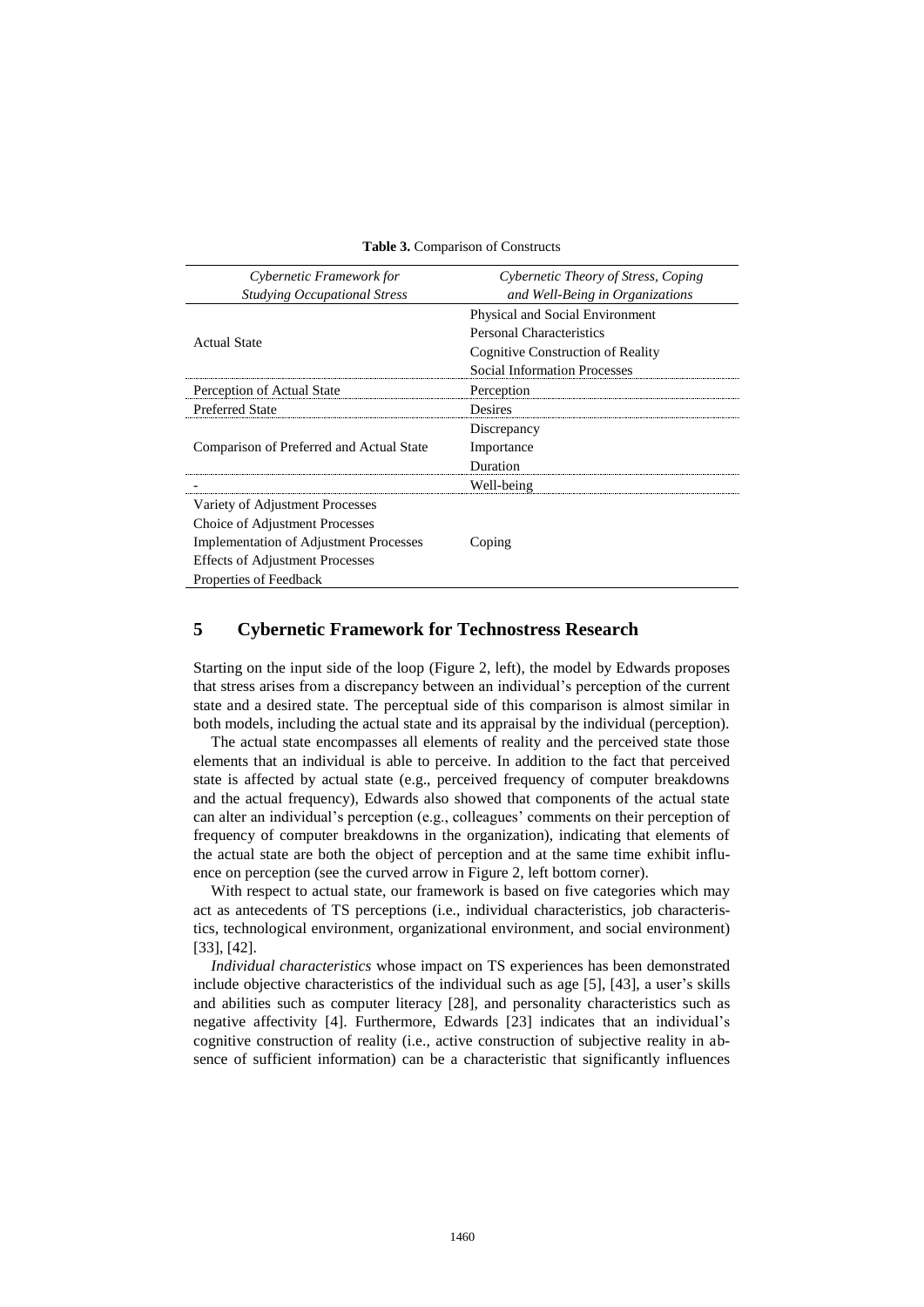perceptions. *Job Characteristics* encompass elements related to the role of an individual in an organization and the tasks he/she has to fulfill. In the context of TS research these include, for example, the degree of job control [42] or the job content [12], [13]. Next, one of the most important categories in TS research, distinguishing it from more general research into occupational stress, is the focus on the *technological environment*. In this context, Ayyagari et al. [4] demonstrated that characteristics of technology (e.g., pace of change, anonymity, and reliability) are related to potential stressors. Riedl et al. [10], [14], to state another example, found that reliability (i.e., stable vs. crashed computer) can directly lead to biological stress in users. Importantly, two decades prior to these findings, Hudiburg [44] already developed a comprehensive list of computer hassles, all of which may constitute potential stressors. In the *organizational environment* we subsume elements of the physical environment (e.g., furniture design [13]), company culture [29], as well as potential organizational inhibitors of TS experiences (e.g., technical support [5]). Finally, the *social environment* involves users' interactions with other individuals at work which has mostly been studied in the context of social support so far (e.g., support by colleagues in case of technical problems) [32], [42]. In addition to serving as a source of support, the social environment, as conceptualized by Edwards [23], can also be a major determinant of an individual's perceptions and desires (e.g., colleagues with seniority).



**Figure 2.** Integrated Theoretical Framework of Technostress Based on Cybernetics

The perception of the actual state (i.e., the perceived state) is then compared to the reference criterion provided by the individual side of the comparison, which is needed to determine a discrepancy leading to strain in the individual. Here, Cummings and Cooper include the individual's preferred state, which, in turn, is determined by the individual's hierarchy of values. Edwards instead directly includes an individual's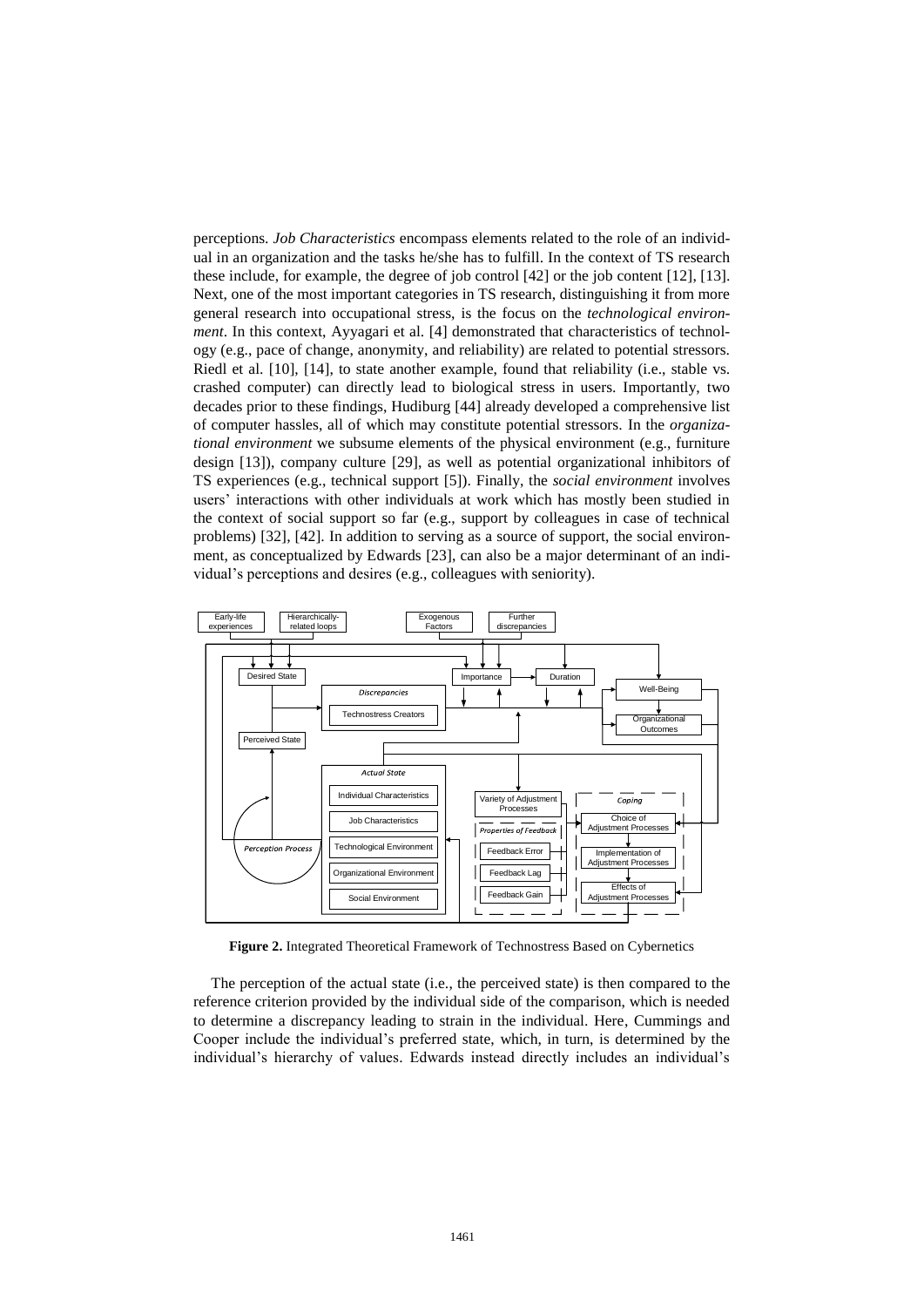desires which are conceptualized as distinct from biological needs (because they are consciously processed). Yet, he also acknowledges that these desires are ordered hierarchically, creating a multitude of interrelated feedback loops where superordinate loops (i.e., loops based on more consciously processed desires related to the ideal self as reference criterion) can activate discrepancies in subordinate loops (i.e., loops based on desires related to general principles such as regular work attendance as reference criterion). Further, although Edwards states that desires are mainly formed by early life experiences, they are primarily dynamic in nature being altered by coping attempts and the social environment of an individual (e.g., opinions of colleagues).

The comparison between the desired state and the perceived state reveals possible discrepancies, which constitute potential sources of stress. However, Cummings and Cooper express their doubts concerning this comparison process (involving the desired state and a perceived state) by an individual, as it is unlikely that the necessary assessment information is coded similarly. Edwards, in this context, argues that the detection of strain is mostly an intuitive assessment and less a mechanical subtraction, highlighting that individuals have the ability to directly sense a discrepancy; note that it is nevertheless difficult for individuals to report such discrepancies, a fact that suggests that discrepancies should *not* be measured with difference score measures [45].

In this context, it is important to note that the difference between perceived state and desired state alone does not always lead to the identification of discrepancies, predominantly because desires can occur in different forms [23]. For example, desires related to the actual state might be represented as minimum or maximum values (e.g., the maximal workload an individual accepts), a certain range of values (e.g., the range of temperature an individual accepts at the workplace), a value that is desired to be either higher or lower without specific thresholds (e.g., no system breakdown is better than one or more breakdowns), or even as an optimal point (e.g., the ideal number of hours an individual wants to work per week).

Research into potential TS-related discrepancies has led to the identification of *TS creators*. The six major categories of TS creators discussed in extant TS research include (e.g., [5], [10], [11], [14], [25], [28], and especially [30], p. 117]):

- Techno-Overload: "Too much" (users face information overload and multitasking),
- Techno-Invasion: "Always connected" (users never feel "free" of ICT),
- Techno-Complexity: "Difficult" (users find it intimidating to learn and use ICT),
- Techno-Insecurity: "Uncomfortable" (users feel insecure about their jobs in the face of new ICT and others who might know more about these technologies),
- Techno-Uncertainty: "Too often and unfamiliar" (users feel unsettled by continual upgrades and accompanying software and hardware changes), and
- Techno-Unreliability: "Too unstable" (users face system malfunctions and other IT hassles).

Discrepancies (TS creators) and the expectation of stress (referred to as threat in the Cummings and Cooper model) activate coping behaviors (i.e., actions directed at resolving discrepancies) and may also lead to detrimental effects. These detrimental effects can be directly related to the well-being of an individual, including mental health with symptoms such as anxiety [42], physical well-being related to increased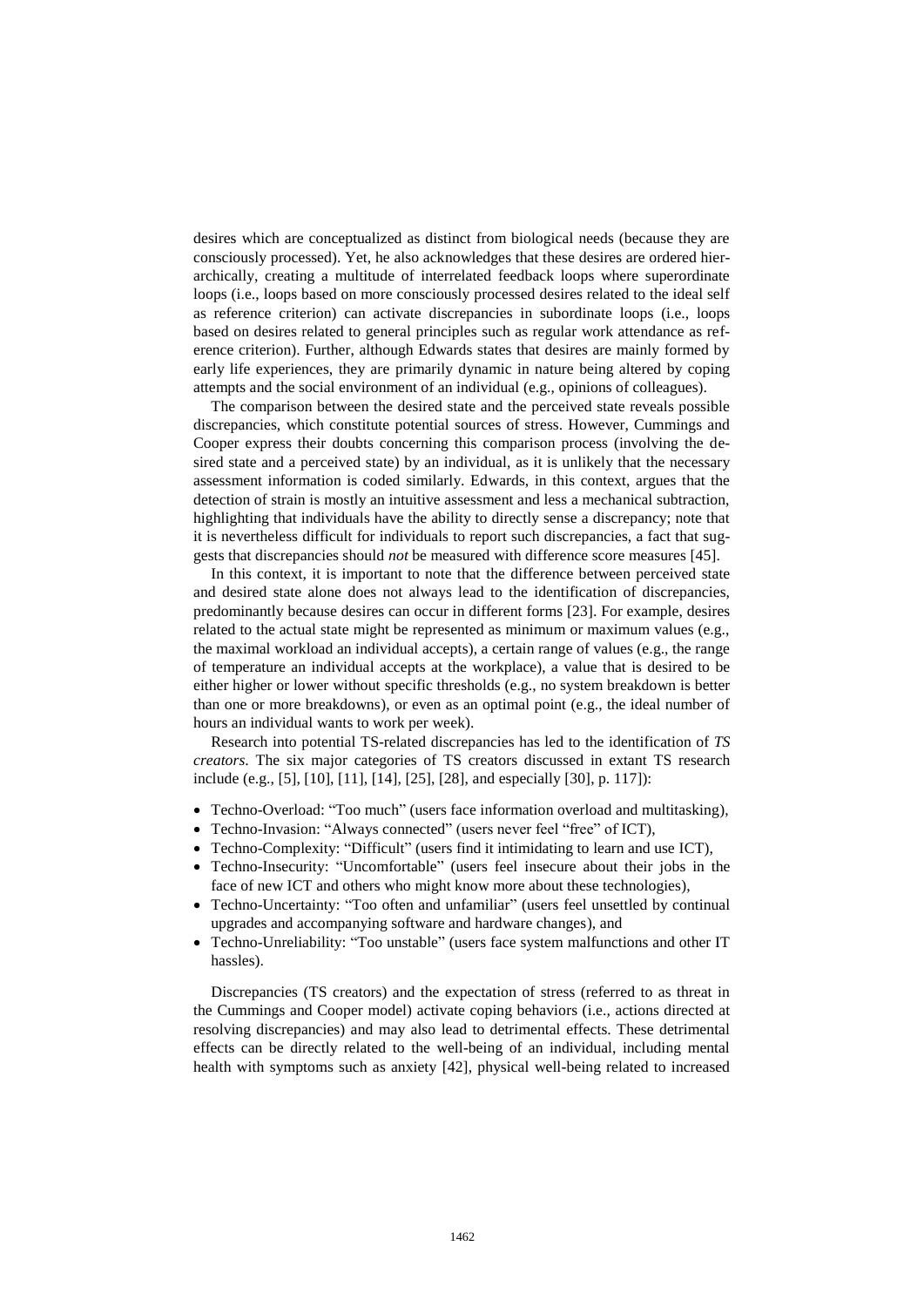levels of stress hormones [10], [12], [25], and psychophysiological reactions [12], [14], [25]. In addition to effects of TS on well-being, Ragu-Nathan et al. [5] have also shown that TS can affect a number of organizational dimensions, and Riedl [3] indicated that these organizational outcomes are probably mediated by negative effects of TS on an individual's well-being. Generally, research on these organizational outcomes has been a major focus in past TS research, leading to the conclusion that many dimensions which are relevant to the success of an organization can be negatively affected by TS, including job satisfaction, [25], [30] or productivity [28], [30].

In the case of acute strain, discrepancies usually directly harm well-being first, before leading to a response, thus activating coping indirectly. The significance of these strains, in addition to the degree of discrepancy between desired and perceived state, is also moderated by the importance and duration of discrepancies in Edwards' model. Determinants of importance are exogenous factors like social information (e.g., a supervisor's opinion on the importance of a task), and the potential of a discrepancy to cause further discrepancies (e.g., a computer breakdown leading to task delay), while duration reflects an individual's awareness of a discrepancy (i.e. how long he/she thinks about it), and is, in turn, affected by the importance of a discrepancy. Moreover, elements of the actual state can also moderate the relationship between TS creators and strains. For example, an individual's working memory capacity (WMC), defined as "people's capacity to process the information necessary to complete an active task" [46], may moderate the impact of techno-overload on fatigue. Just and Carpenter [47], in a seminal paper, discuss individual differences in WMC, an effect that is highly relevant in the context of TS (e.g., larger WMC reduces the incidence of techno-overload); note that differences in WMC may also explain the elderly's increased perceptions of TS, because WMC decreases with age [46].

Coping (Figure 2, right bottom corner) refers to all efforts to prevent, or at least reduce, the negative effects of stress on well-being and/or organizational outcomes, which Edwards groups into four main types: attempts to change the actual state, adjustment of desires to conform to perceptions, reduction of the importance associated with discrepancies, and direct improvement of well-being (e.g., by means of relaxation techniques). TS research has also shown that effective coping mechanisms exist on an organizational level, including well-designed breaks during computer work [15], stress management trainings [25], or technical support [5], [30].

With respect to coping efforts, the Cummings and Cooper model offers a number of specific insights that foster understanding of the selection of coping measures. Specifically, the model by Cummings and Cooper draws upon the Law of Requisite Variety by Ashby [38], which essentially states that an individual can only cope with as many stressors as he/she has responses for. This cybernetic principle not only highlights the importance of an individual's resources for coping, but also highlights that there has to be a fit between a discrepancy's complexity (i.e., the variety of encountered stressors in a given context) and an individual's response complexity (i.e., the variety of an individual's adjustment processes). Therefore, the choice of appropriate adjustment processes is limited by an individual's repertoire of possible responses.

In addition, the properties of feedback may significantly affect selection of coping measures, including misperceptions when appraising the current situation (i.e., feed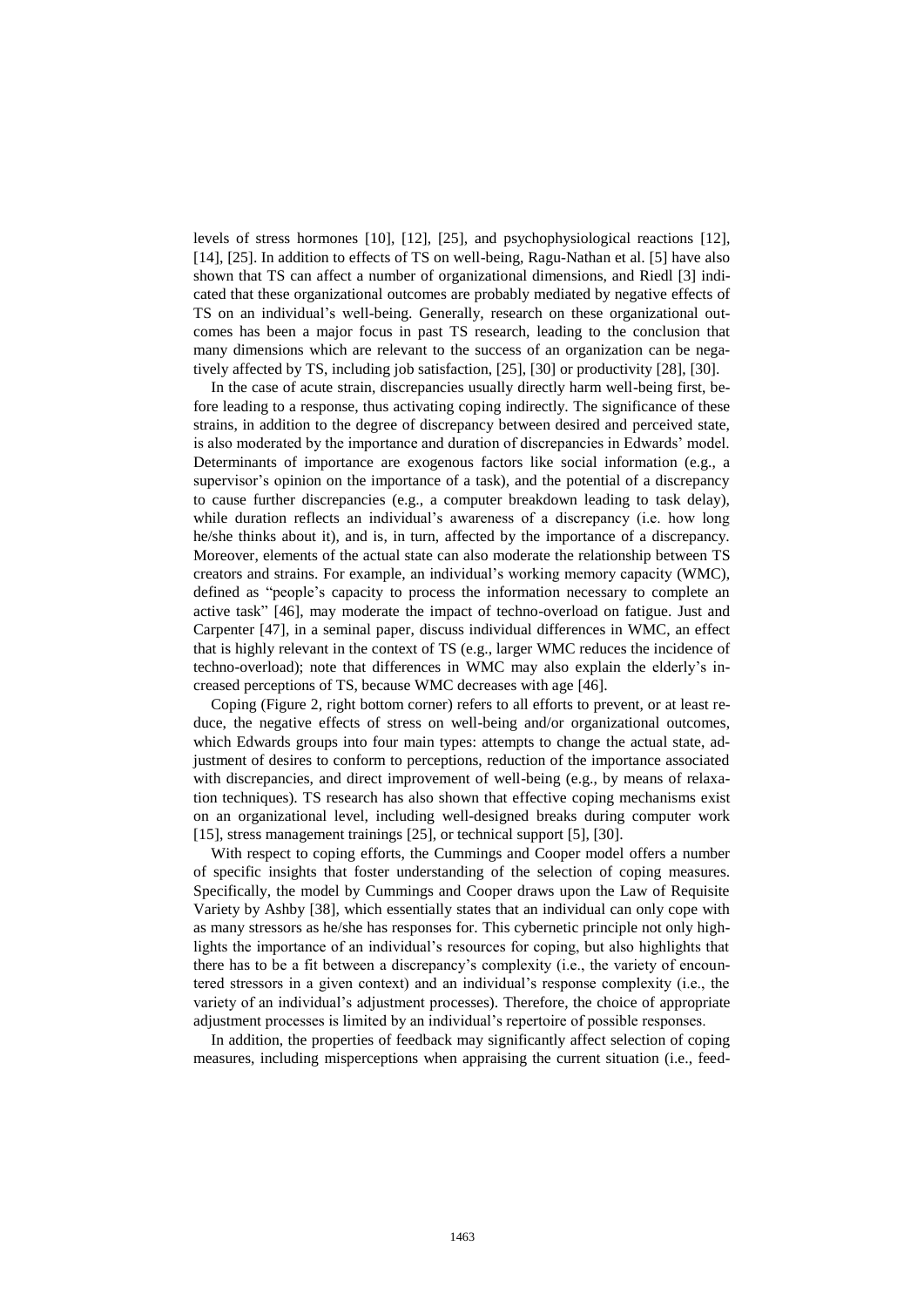back error), the time it takes until feedback affects the individual (i.e., feedback lag), and the extent to which adjustment processes reduce strain (i.e., feedback gain) [37].

Once a specific coping behavior has been selected, it has to be implemented. However, this implementation may result in effects that are different from the individual's intentions. This discrepancy between actual and intended effects, as asserted by Cummings and Cooper, can be caused by environmental factors (e.g., social environment) affecting the efficacy of implemented coping behaviors. Imagine, for example, that a user who is confronted with a system breakdown and who decides to take a short coffee break to "cool down" discovers that no coffee beans are left in the machine and that the previous user of the coffee machine has not undertaken the refill.

#### **6 Concluding Remarks**

We believe that the application of our integrated theoretical framework in future IS studies promises to reveal significant new insights into organizational TS. Based on an application of the framework, new theoretical propositions can be derived (theory focus), the model can be tested in the field (empirical focus), and research design decisions can be made (methodological focus). One fruitful starting point in TS research based on cybernetics would be to find out how ICT and ICT-supported tasks are ranked among an individual's hierarchy of values and desires. Answering this central question leads to insights into the strains that arise through TS, and how many and which resources an individual is willing to allocate in order to resolve the perceived discrepancy. Stress, coping, and well-being (along with their underlying mechanisms) are concepts that usually never reach a state of equilibrium [9]. It follows that cross-sectional research designs are not appropriate for the empirical investigation of our integrated framework. Rather, longitudinal designs are needed, because TS at t<sub>1</sub> elicits coping mechanisms at  $t_2$ , which, in turn, affect TS at  $t_3$ , and so on. In their article on stress in organizations, Cummings and Cooper [22] already wrote that "most of our knowledge is based on correlational-type studies, with all the difficulties this implies, especially the limited capacity to predict causal relationships" (p. 412). This statement is also true for contemporary IS TS research (e.g., [4, p. A8], [6, p. 329]).

Another important methodological aspect is to complement traditional survey instruments by both qualitative techniques (e.g., narrative interviews or focus groups) and neurophysiological measurements [48]. Biological measures such as heart rate variability [15], or hormone excretion [12], [25], among others, have already been used successfully in field studies, constituting a valuable basis for future IS TS research based on cybernetics. Generally, following a mixed-methods approach has been depicted in the behavioral sciences as a viable alternative to using either qualitative or quantitative methods alone [49], [50]. By using multiple methods of data collection (including those related to perceptual, behavioral, archival, and physiological data sources), one can complement the insights gained from each applied method, or at least get another view on the same phenomenon. This, in turn, can clear the path for new directions of research [51], a fact that is of particular importance in a field with very high societal relevance, such as TS.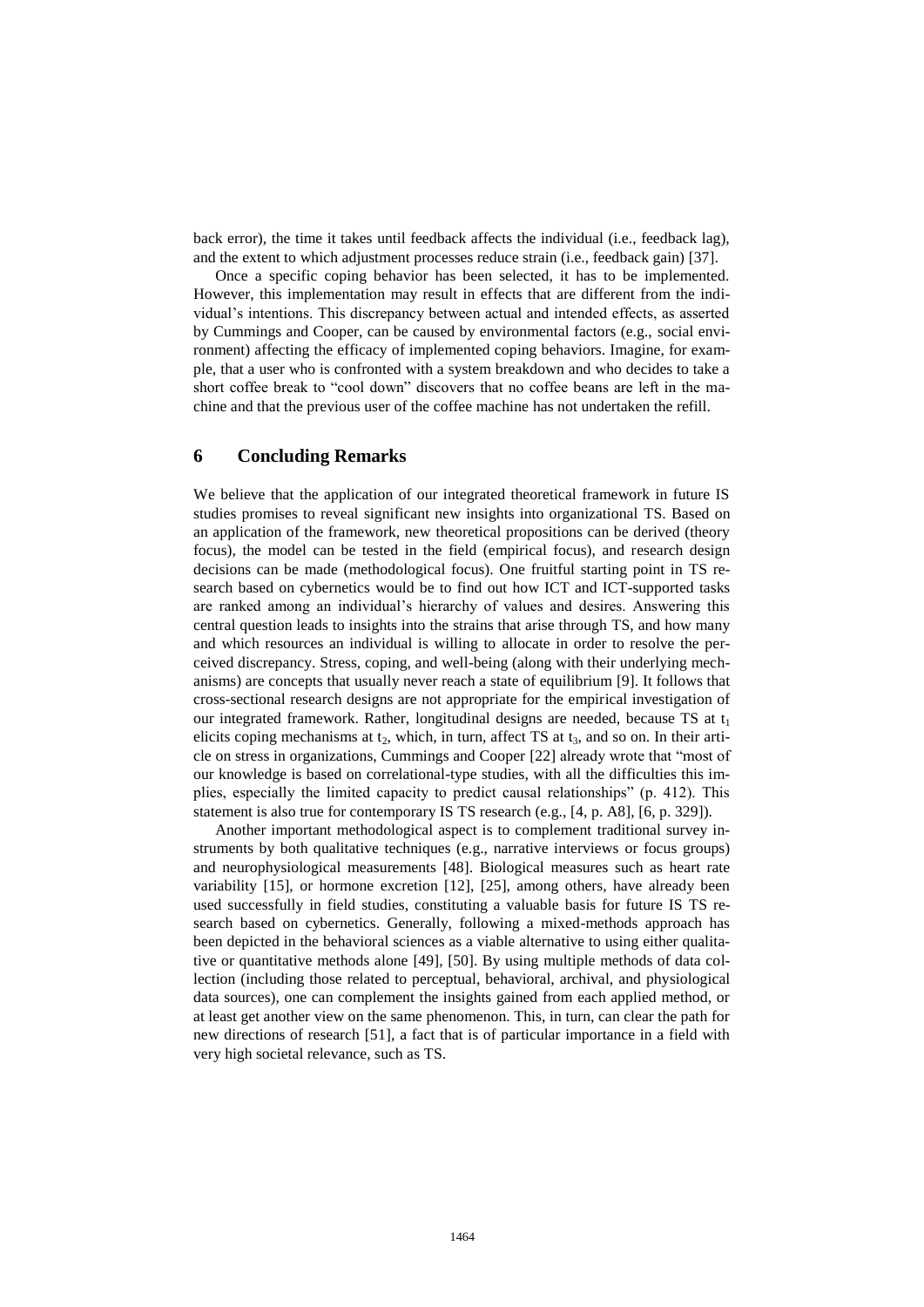#### **References**

- 1. Carayon, P., Smith, M.J., Haims, M.C.: Work organization, job stress, and Work-Related Musculoskeletal Disorders. Human Factors: The Journal of the Human Factors and Ergonomics Society 41, 644–663 (1999)
- 2. World Health Organization: Global health risks. Mortality and Burden of Disease attributable to selected Major Risks. World Health Organization, Geneva, Switzerland (2009)
- 3. Riedl, R.: On the Biology of Technostress: Literature Review and Research Agenda. DATA BASE for Advances in Information Systems 44, 18–55 (2013)
- 4. Ayyagari, R., Grover, V., Purvis, R.: Technostress: Technological Antecedents and Implications. MIS Quarterly 35, 831–858 (2011)
- 5. Ragu-Nathan, T.S., Tarafdar, M., Ragu-Nathan, B.S., Tu, Q.: The Consequences of Technostress for End Users in Organizations: Conceptual Development and Empirical Validation. Information Systems Research 19, 417–433 (2008)
- 6. Tarafdar, M., Tu, Q., Ragu-Nathan, T.S.: Impact of Technostress on End-User Satisfaction and Performance. Journal of Management Information Systems 27, 303–334 (2010)
- 7. Weil, M.M., Rosen, L.D.: TechnoStress. Coping with Technology @Work @Home @Play. Wiley, New York (1997)
- 8. Wiener, N.: Cybernetics. Or, Control and Communication in the Animal and the Machine. The Technology Press/Wiley, New York (1948)
- 9. Edwards, J.R.: A Cybernetic Theory of Stress, Coping and Well-Being in Organizations. The Academy of Management Review 17, 238–274 (1992)
- 10. Riedl, R., Kindermann, H., Auinger, A., Javor, A.: Technostress from a Neurobiological Perspective - System Breakdown Increases the Stress Hormone Cortisol in Computer Users. Business & Information Systems Engineering 4, 61–69 (2012)
- 11. Tarafdar, M., Tu, Q., Ragu-Nathan, B., Ragu-Nathan, T.: The Impact of Technostress on Role Stress and Productivity. Journal of Management Information Systems 24, 301–328 (2007)
- 12. Korunka, C., Huemer, K., Litschauer, B., Karetta, B., Kafka-Lützow, A.: Working with new Technologies: Hormone Excretion as an Indicator for sustained Arousal. A Pilot Study. Biological Psychology 42, 439–452 (1996)
- 13. Johansson, G., Aronsson, G.: Stress reactions in computerized administrative work. Journal of organizational behavior 5, 159–181 (1984)
- 14. Riedl, R., Kindermann, H., Auinger, A., Javor, A.: Computer Breakdown as a Stress Factor during Task Completion under Time Pressure: Identifying Gender Differences Based on Skin Conductance. Advances in Human-Computer Interaction, 1–8 (2013)
- 15. Boucsein, W., Thum, M.: Design of Work / Rest Schedules for Computer Work based on psychophysiological Recovery Measures. International Journal of Industrial Ergonomics 20, 51–57 (1997)
- 16. Adam, M.T.P., Gimpel, H., Maedche, A., Riedl, R.: Stress-Sensitive Adaptive Enterprise Systems: Theoretical Foundations and Design Blueprint. In: Davis, F., Riedl, R., Vom Brocke, J., Léger, P.-M., Randolph, A. (eds.) Proceedings of the Gmunden Retreat on NeuroIS 2014, pp. 39–40 (2014)
- 17. Lazarus, R.S.: Psychological Stress and the Coping Process. McGraw Hill, New York (1966)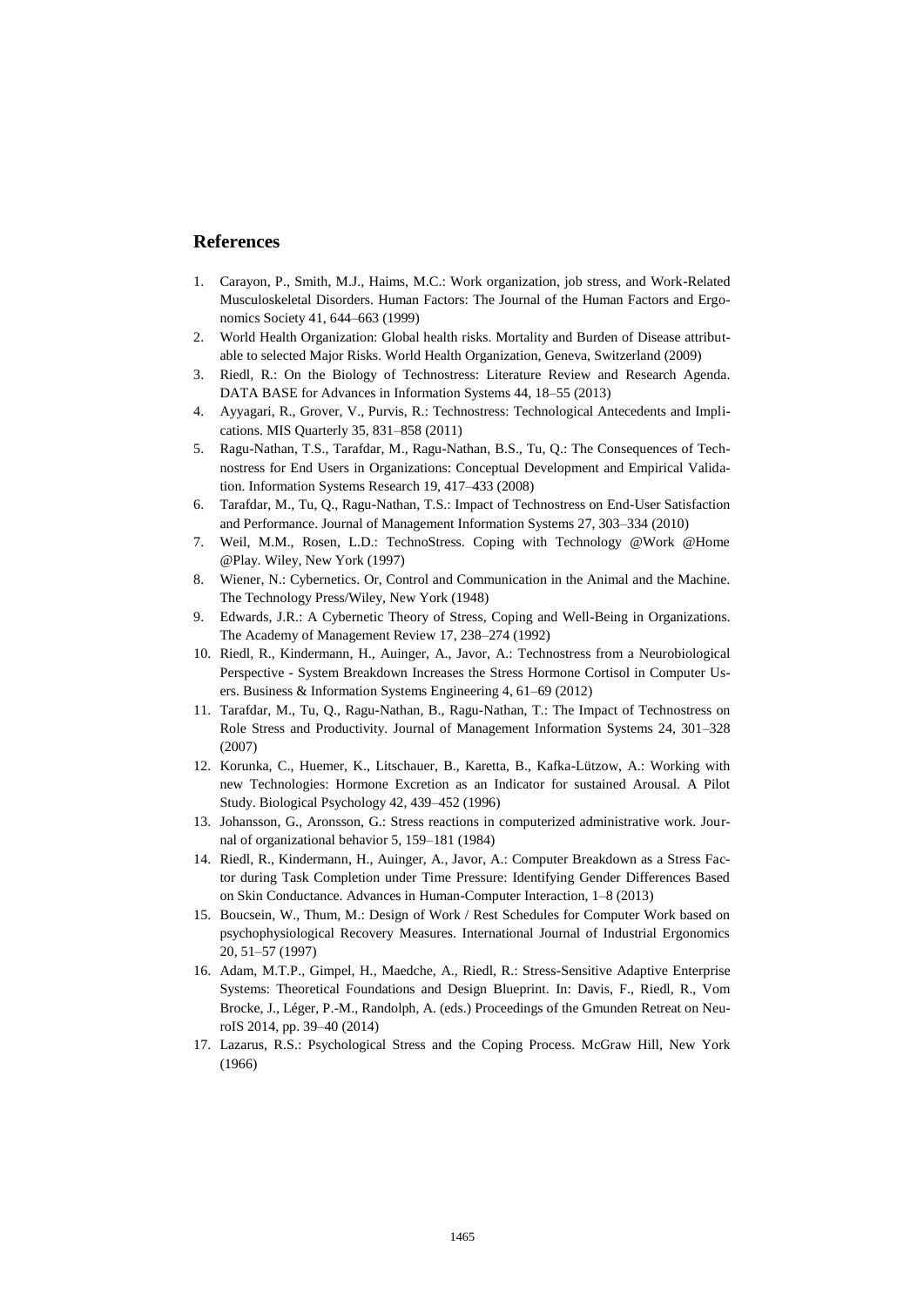- 18. French, J.R.P., Caplan, R.D., Harrison, R.V.: The Mechanisms of Job Stress and Strain. Wiley, Chichester, New York (1982)
- 19. Selye, H.: A Syndrome produced by Diverse Nocuous Agents. Nature 138, 32 (1936)
- 20. Sonnentag, S., Frese, M.: Stress in Organizations. In: Weiner, I.B. (ed.) Handbook of Psychology. John Wiley & Sons, Inc, Hoboken, NJ, USA (2003)
- 21. Carver, C.S., Scheier, M.F.: Control Theory: A Useful Conceptual Framework for Personality-Social, Clinical and Health Psychology. Psychological Bulletin 92, 111–135 (1982)
- 22. Cummings, T.G., Cooper, C.L.: A Cybernetic Framework for Studying Occupational Stress. Human Relations 32, 395–418 (1979)
- 23. Edwards, J.R.: Cybernetic Theory of Stress, Coping and Well-Being. In: Cooper, C.L. (ed.) Theories of organizational stress, pp. 122–152. Oxford University Press, Oxford, New York (1998)
- 24. Johansson, G., Aronsson, G., Lindstrom, B.O.: Social Psychological and Neuroendocrine Stress Reactions in Highly Mechanised Work. Ergonomics 21, 583–599 (1978)
- 25. Arnetz, B.B.: Techno-Stress: A Prospective Psychophysiological Study of the Impact of a Controlled Stress-Reduction Program in Advanced Telecommunication Systems Design Work. Journal of Occupational and Environmental Medicine 38, 53–65 (1996)
- 26. Arnetz, B.B., Berg, M.: Melatonin and Adrenocorticotropic Hormone Levels in Video Display Unit Workers During Work and Leisure. Journal of Occupational and Environmental Medicine 38, 1108–1110 (1996)
- 27. Shu, Q., Tu, Q., Wang, K.: The Impact of Computer Self-Efficacy and Technology Dependence on Computer-Related Technostress: A Social Cognitive Theory Perspective. International Journal of Human-Computer Interaction 27, 923–939 (2011)
- 28. Tu, Q., Wang, K., Shu, Q.: Computer-related Technostress in China. Communications of the ACM 48, 77–81 (2005)
- 29. Wang, K., Shu, Q., Tu, Q.: Technostress under different Organizational Environments: An empirical Investigation. Computers in Human Behavior 24, 3002–3013 (2008)
- 30. Tarafdar, M., Tu, Q., Ragu-Nathan, T.S., Ragu-Nathan, B.S.: Crossing to the dark side. Examining Creators, Outcomes, and Inhibitors of Technostress. Communications of the ACM 54, 113–120 (2011)
- 31. Lazarus, R.S., Folkman, S.: Stress, Appraisal, and Coping. Springer Pub. Co., New York (1984)
- 32. Wastell, D., Newman, M.: The behavioral Dynamics of Information System Development: A Stress Perspective. Accounting, Management and Information Technologies 3, 121–148 (1993)
- 33. McGrath, J.E.: Stress and Behavior in Organizations. In: Dunnette, M.D. (ed.) Handbook of industrial and organizational psychology, pp. 1351–1395. Wiley, New York (1983)
- 34. Wastell, D., Newman, M.: Information System design, Stress and organisational Change in the Ambulance Services: A Tale of two Cities. Accounting, Management and Information Technologies 6, 283–300 (1996)
- 35. Wastell, D.G., Newman, M.: Stress, Control and Computer System Design: A psychophysiological Field Study. Behaviour & Information Technology 15, 183–192 (1996)
- 36. Karasek, Robert A. Jr.: Job Demands, Job Decision Latitude, and Mental Strain: Implications for Job Redesign. Administrative Science Quarterly 24, 285–308 (1979)